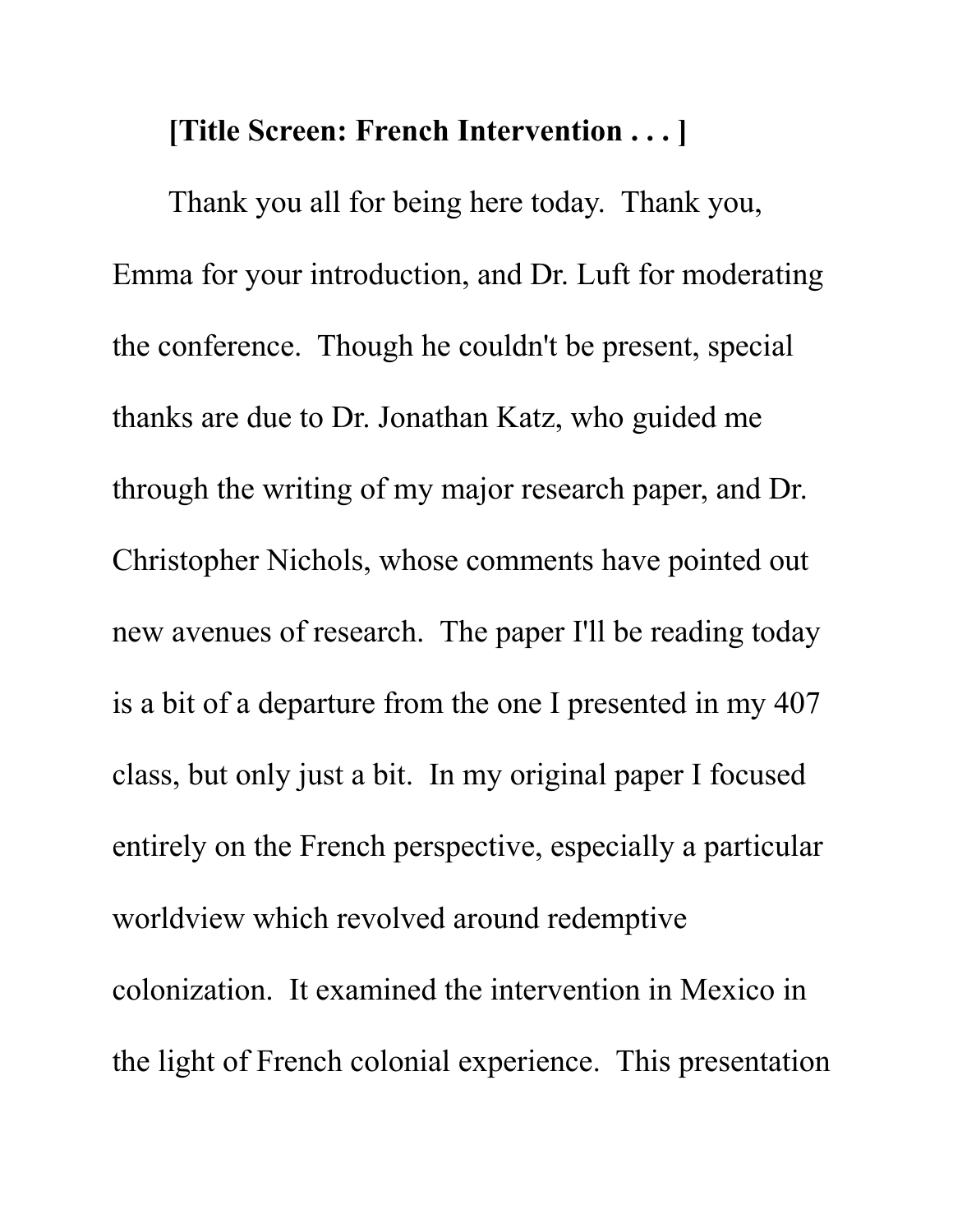will look a little more closely at American response, highlighting policy and lawmakers.

## **[Mexico]**

In the predawn hours of May 29, 1867, the beleaguered army of **Maximilian I**, emperor of Mexico, watched as the republican forces under General Escobedo launched a final assault against the walls of Queretaro, Mexico. Running through the streets, Maximilian desperately sought escape, but the stables had already been captured and the gates of the city would soon fall. Finally, with no recourse but to surrender, he drew up a white flag and presented himself to Colonel George Green, leader of the American Legion of Honor, a group of ex-Union soldiers and mercenaries hired out of San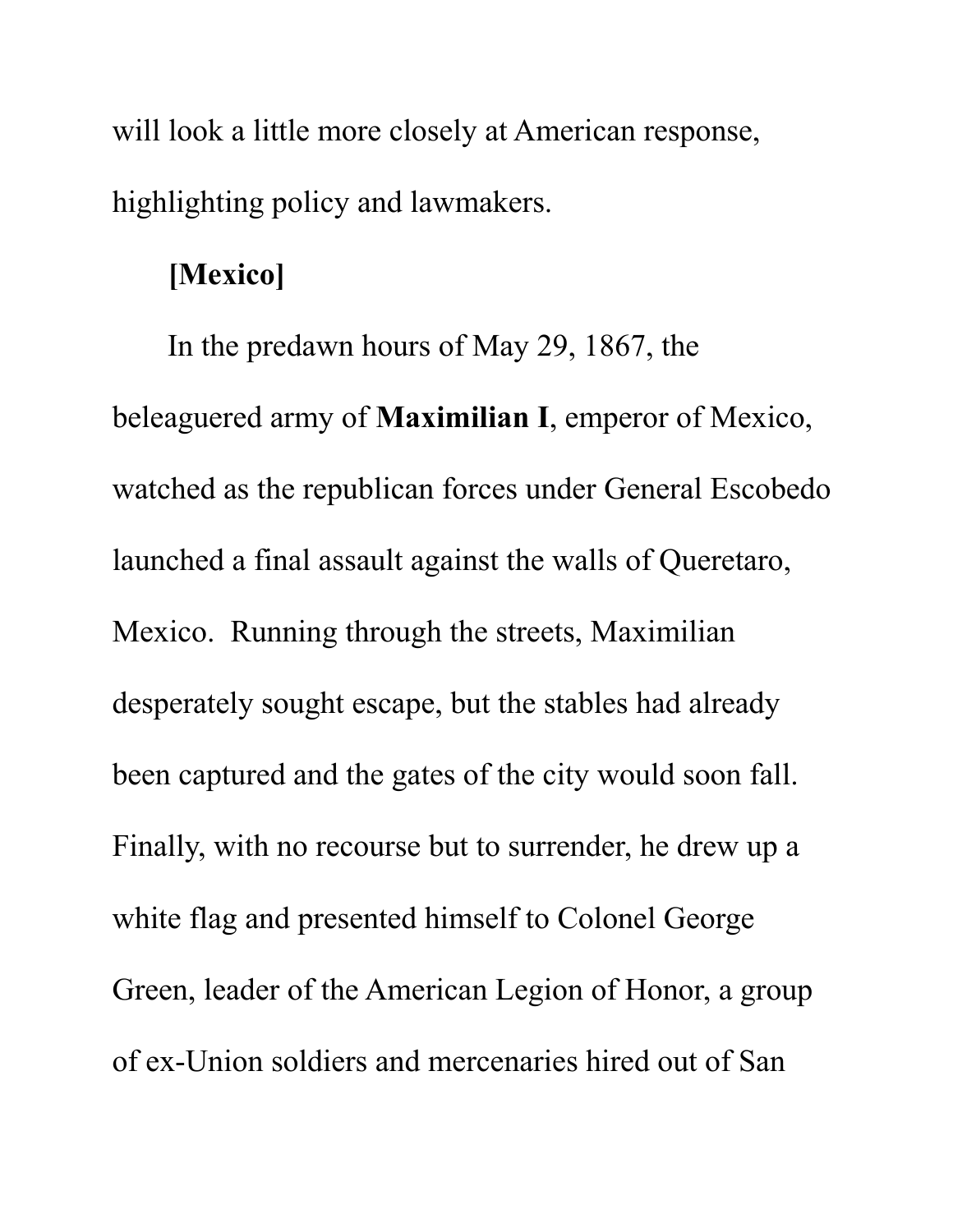Francisco. Green assured Maximilian that because of a letter he'd received from the United States government, Maximilian would be treated well. But in the ensuring chaos, General Escobedo asserted his authority, and Maximilian was handed over to the Republican forces.

**Almost immediately**, a flurry of telegrams were sent between Lewis Campbell, the U.S. Ambassador to Mexico, and William Seward, Secretary of State under President Johnson. Seward ordered Campbell to head from New Orleans to Queretaro to demand clemency for the Emperor. Campbell, two days later, begged for a naval vessel to be turned round to carry him to Mexico. When none could be secured, Seward ordered him to go by whatever means he could, even if it was a French or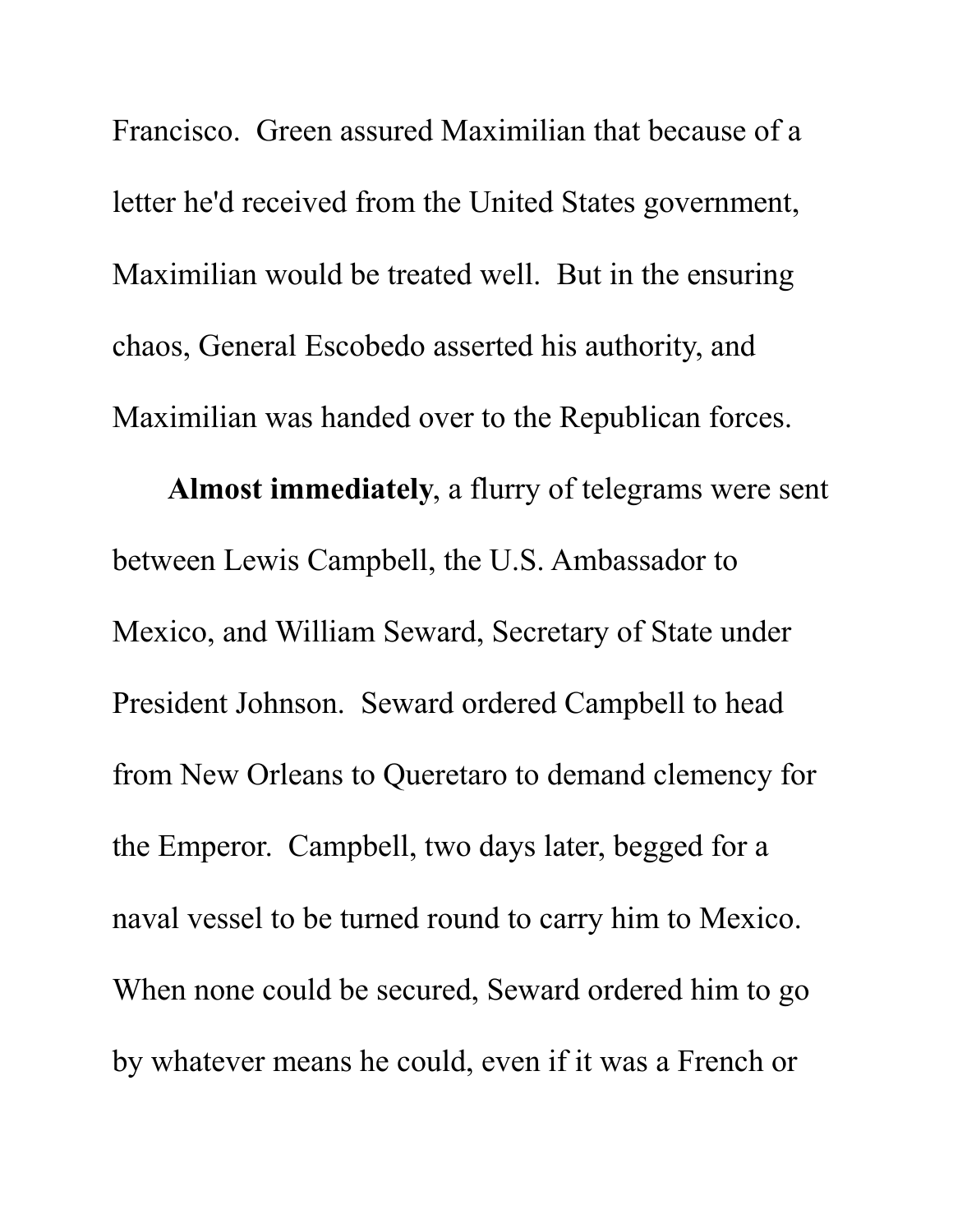English ship. Unwilling to sail under the British or French flag, Campbell refused. When finally he discovered a ship that could take him to Mexico via Cuba, he was warned by his doctor that the trip might be detrimental to his health. At last, in a fit of pique, Campbell suggested that if an ambassador was so vitally needed in Mexico, he would gladly resign. Seward accepted.

Meanwhile, Maximilian and his general were tried by court martial. At issue was a series of decrees which had been made by Maximilian ordering the deaths of captured republican troops. The decision seemed foregone. Though Juarez had assured Seward that he would have liked to have spared Maximilian, his hand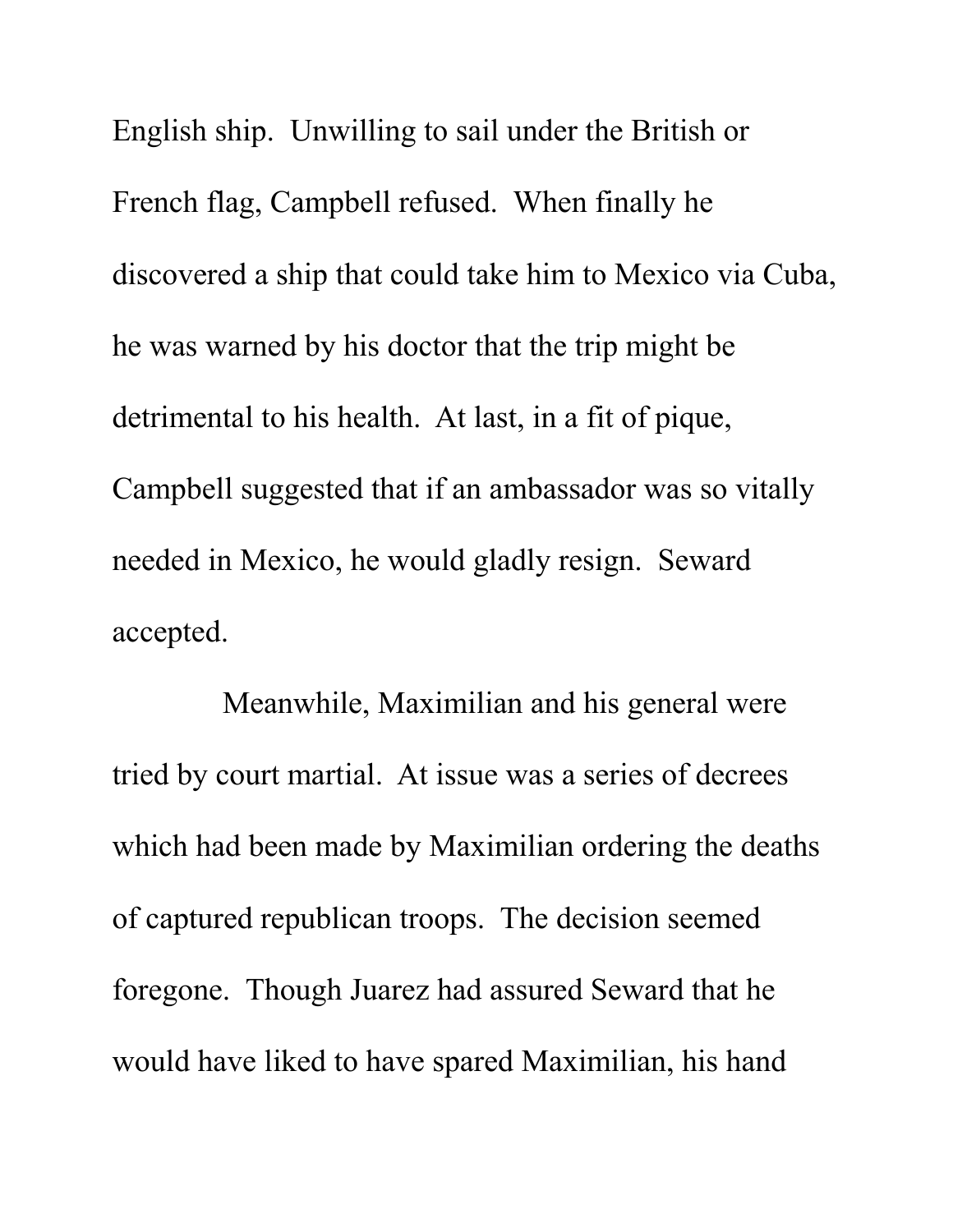was forced, and when the guilty verdict was passed, Maximilian was sentenced to death by firing squad.

In the early morning of June 19, 1867, a rough cart rumbled from the town. **In back** were Maximilian and two of his generals, Tomas Mejia, **and** Miguel Miramon. The cart mounted a small hill and stopped in front of a hastily constructed adobe wall.

**Maximilian** descended first, and "unaccustomed to such treatment . . . gave him [Gen. Escobedo] a look of doubt which finally changed to a scowl, descended hesitatingly, and walked mechanically toward the summit of the hill." Seeing Maximilian walking the wrong way, Miramon called him back, and all three **were positioned** in front of the adobe walls to face the firing squad. After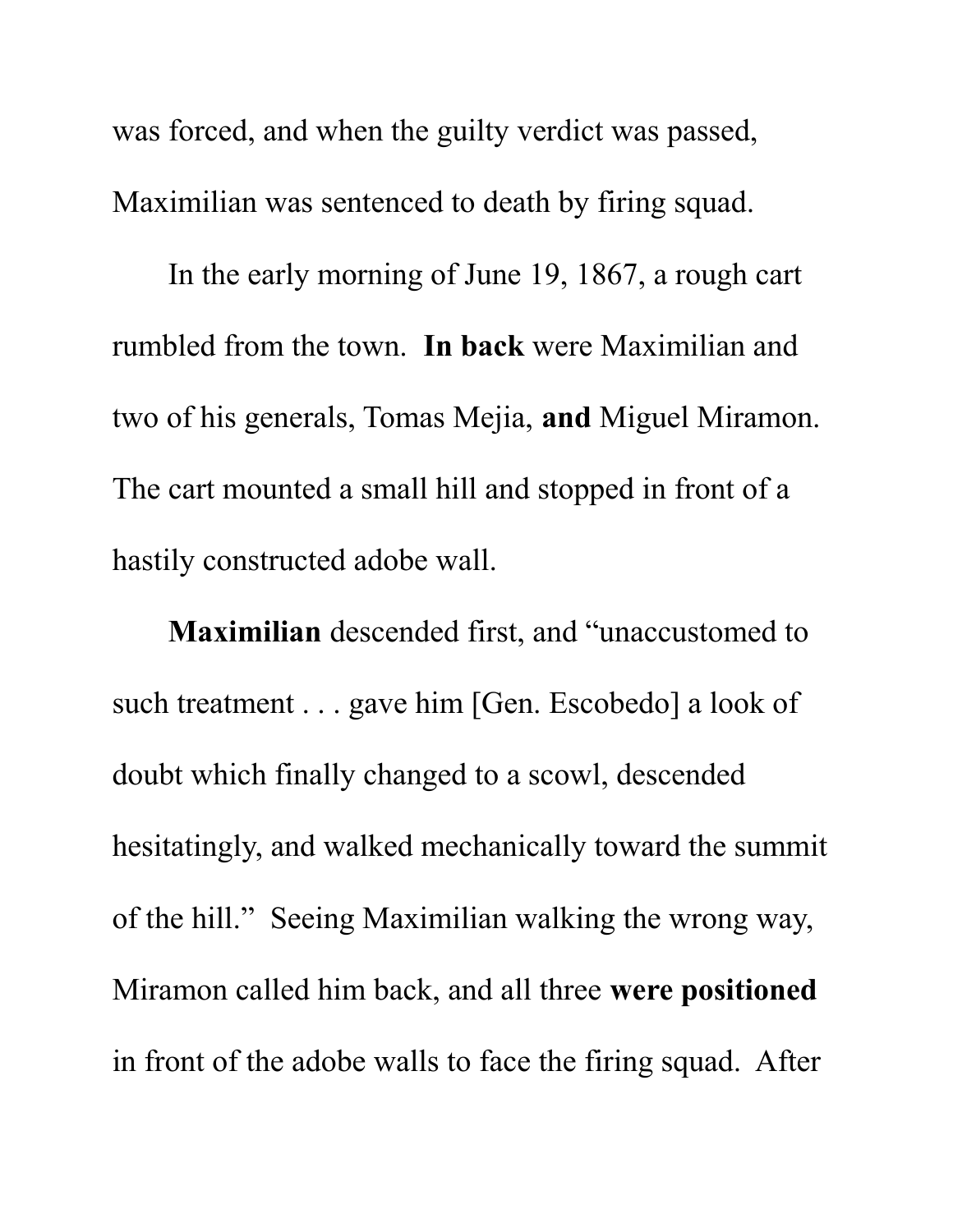a brief, defiant speech to General Escobedo, Maximilian lifted a crucifix before him. **Then**, "the sharp crash of the volley came, and all three rolled upon the ground." His generals died immediately, but Maximilian "repeatedly clapped his hands on his head as if in agony, and expired with a struggle."<sup>[1](#page-5-0)</sup> Thus ended what has been referred to as both the French Intervention in Mexico, and the Maximilian Affair.

Two years later, former Secretary of State William Seward would stand at the same spot and silently gaze down at the three black, plain wooden crosses which marked where Maximilian, Miramon and Mejia had been executed. There, he listened impassively as General

<span id="page-5-0"></span><sup>1</sup> Albert S. Evans, *Our Sister Republic: A Gala Trip through Tropical Mexico in 1869-70* (Hartford, Conn.: Columbian Book Company, 1870), 235-237.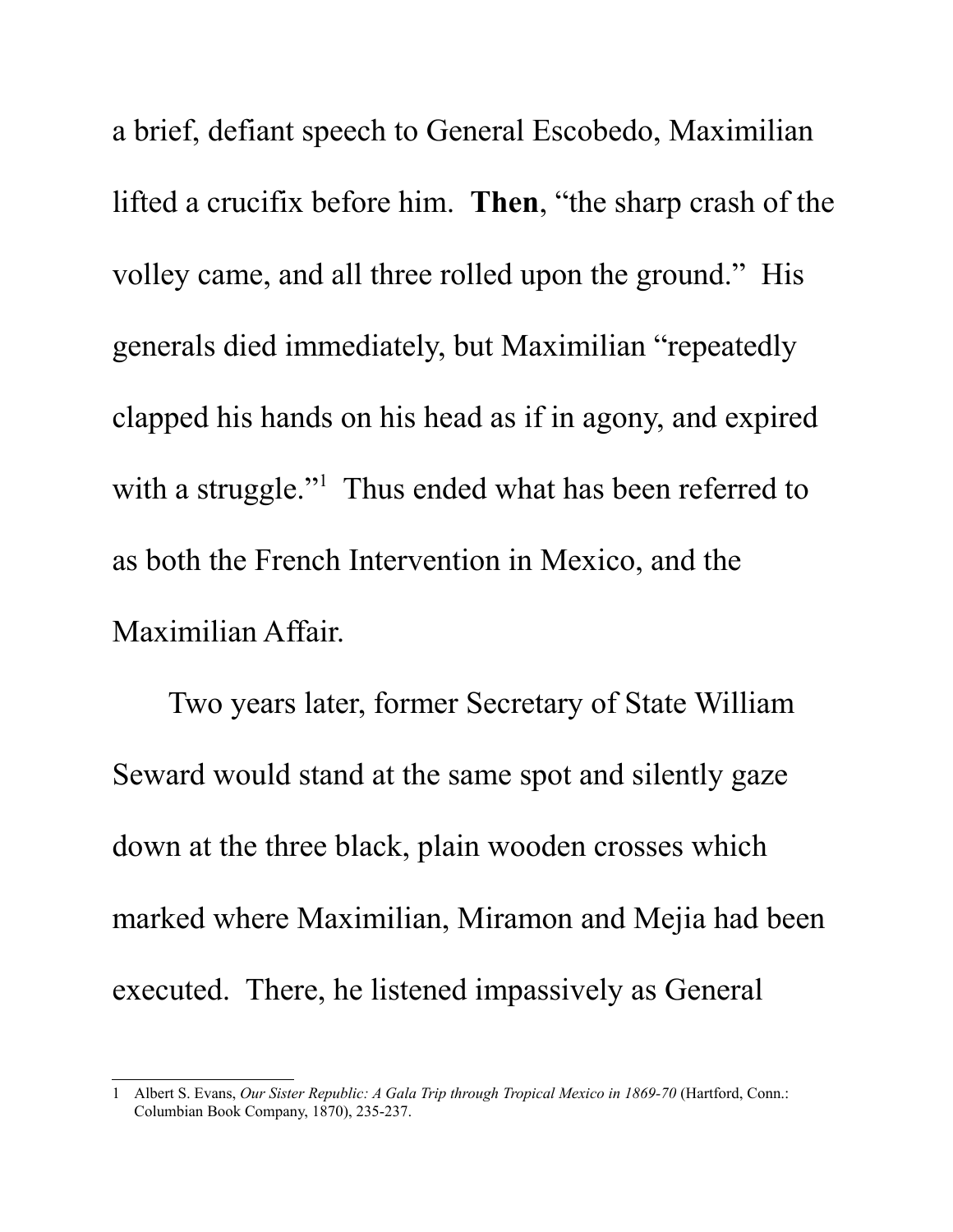Miramon's uncle recounted the story of the execution.

The **second Mexican empire** lasted barely three years, from April 1864 until late June 1867, but those years tested American resolve to remain neutral in the face of French aggression, challenged the legitimacy of republicanism, forged an incipient nationalism, and finally underscored the futility of territorial aggression by European powers in the western hemisphere.

**Since** independence from Spain in 1821, Mexico had been a hotbed of corruption and strife. Sectional violence between monarchists and republicans, clericals and anticlericals, as well as natives and *mestizos,* produced a seething cauldron of unrest that provoked distrust and contempt from neighbors and foreign nations. The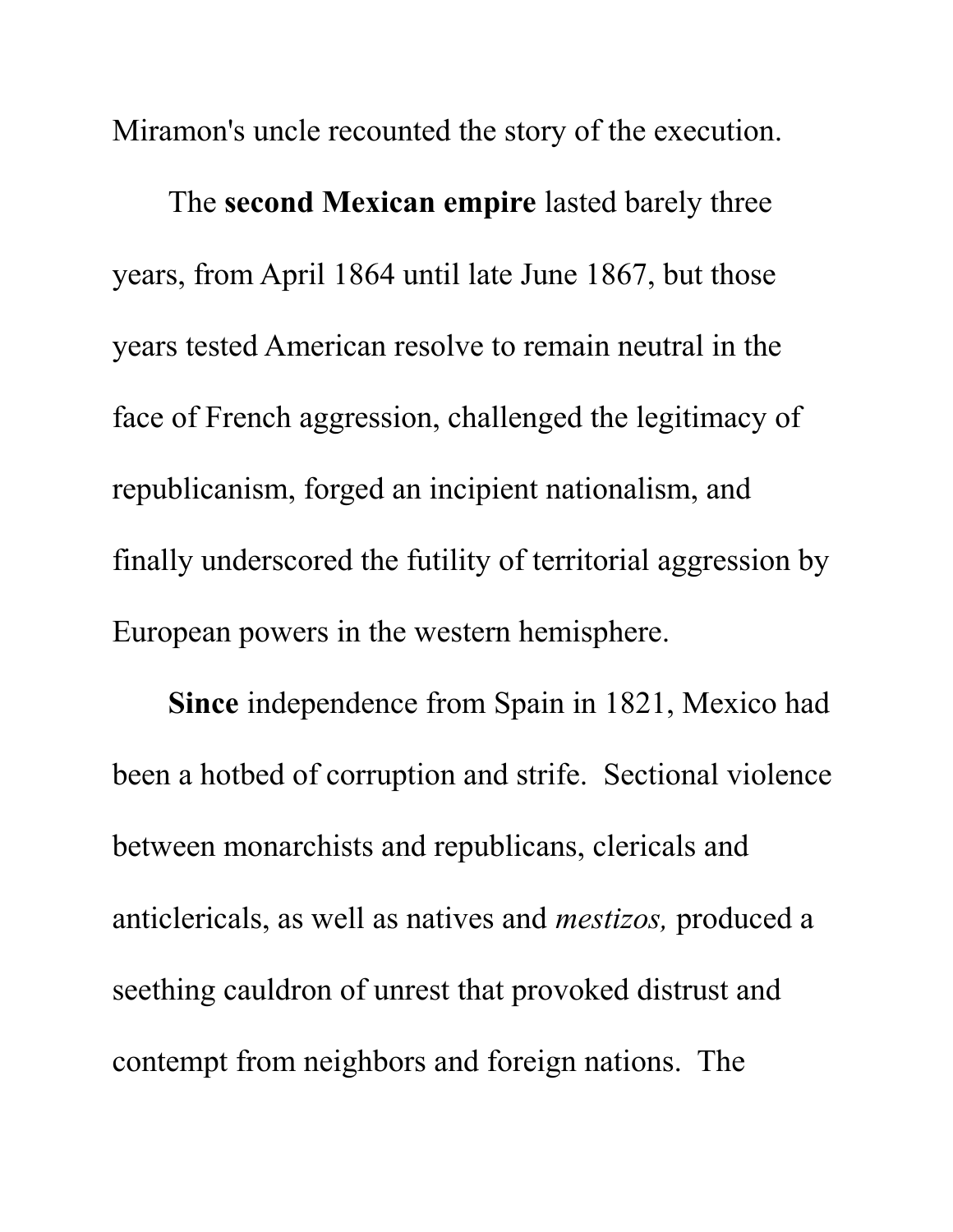secession of Texas in 1835 sparked a war that left Mexico financially insolvent. The Mexican-American War reduced its territory by half, though an indemnity of \$15,000,000 helped convince foreign backers that loans in default might soon be repaid. A government *coup* in 1858 opened the door once more to war, as Conservative forces opposed the Liberal government under Benito Juaréz.

This War of Reforms led once more to bankruptcy. Hoping to negotiate better terms, Juaréz announced that Mexico would cease paying interest on foreign loans. **A tripartite alliance** of France, Spain and Great Britain agreed to **capture** Mexican customhouses to secure repayment. Shortly after landing at Veracruz in December 1861, however, **Spain** and Britain learned of the French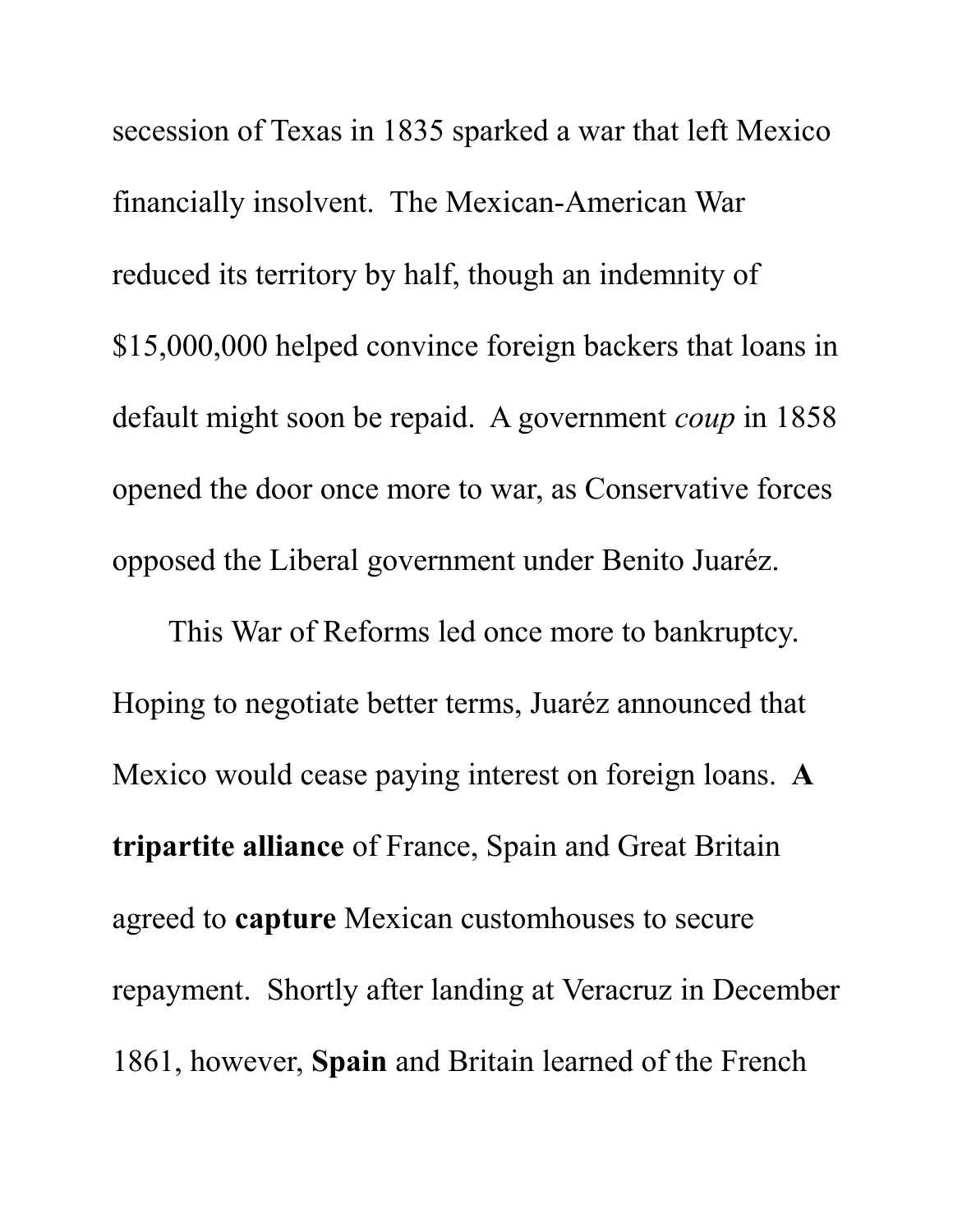plans to invest Mexico with a monarch and withdrew from the alliance. Mexican forces, **despite** a heroic victory at the Battle of Puebla were unable to counter French forces in fixed battles. Guerrilla troops harried the French for nearly three years; despite controlling not more than a thin strip of land connecting the important port of Veracruz and Mexico City, Napoleon III declared victory in Mexico and invited then<sup>[2](#page-8-0)</sup> Archduke **Maximilian** to take the throne.

For three years, Maximilian struggled to establish his Mexican empire. Popular support, despite the plebiscite which had convinced him to take the crown in the first place, never materialized. Benito Juarez maintained an effective guerrilla war, attritting Maximilian's forces.

<span id="page-8-0"></span><sup>2</sup> As part of a concession to his brother, Maximilian relinquished claims to the Austrian throne.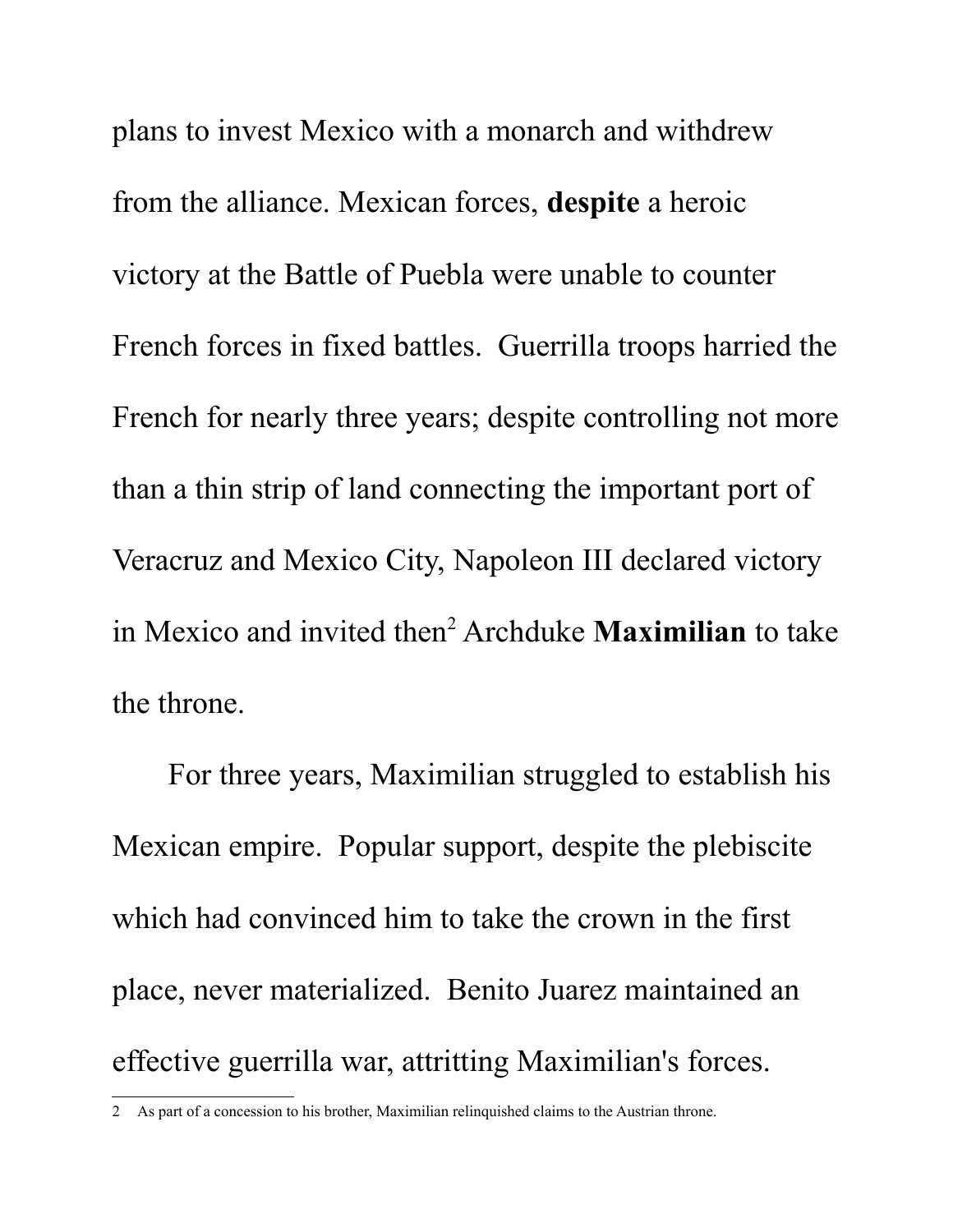**Matias Romero**, the Mexican ambassador to the United States, successfully lobbied American neutrality and prevented US recognition of Maximilian's government, echoing the diplomacy of Seward to prevent European recognition of the Confederacy. **Facing** severe domestic opposition and the threat of American mobilization, Napoleon III announced he would withdraw his forces in three stages beginning in 1866. The final troops departed Mexico in March, 1867.

**The story of the French Intervention of Mexico** is often overshadowed by the Civil War. Seward's diplomatic victories are viewed through that lens, and keeping Britain and France neutral toward the Confederacy was no small feat. Yet it was *this* moment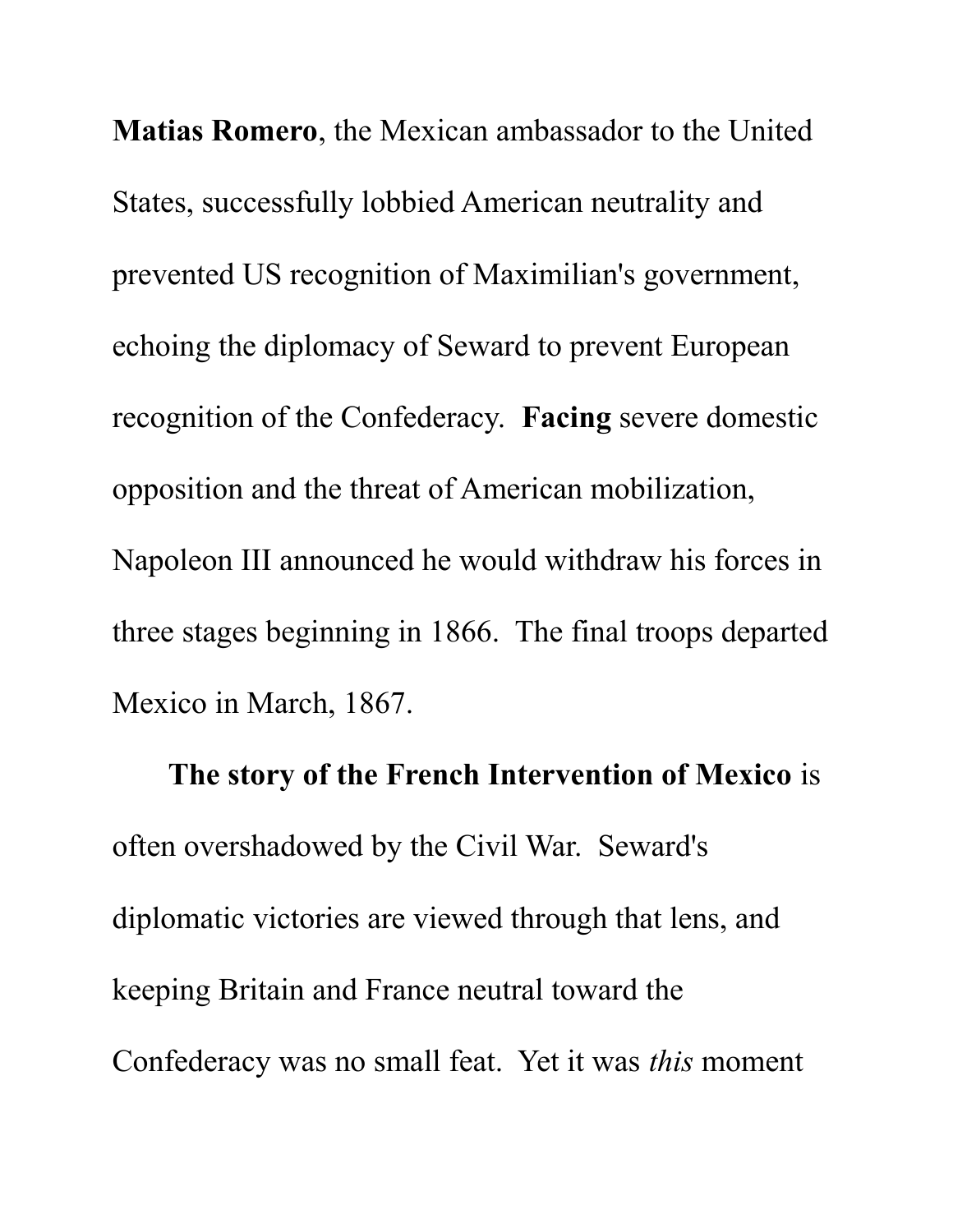that he thought was his crowning achievement. Indeed, many Americans saw it as vindication of the permanent **foreign policy** of the United States articulated by James Monroe in his 1823 message to Congress. The **Monroe Doctrine** asserted unilaterally that henceforth the western hemisphere was closed to European colonization. Bismarck called it "insolent dogma" and a "spectre that would vanish in plain daylight."<sup>[3](#page-10-0)</sup> According to an intimate of Napoleon III, the French emperor viewed it as a declaration of war by the New World against the Old.

These two men, William Seward and Maximilian, stood at the intersection of doctrine and application. An **avowed** proponent of Manifest Destiny, Seward

<span id="page-10-0"></span><sup>3</sup> Wolf von Shierbrand, *Germany: The Welding of a World Power* (New York: Doubleday, Page & Company, 1903), 284.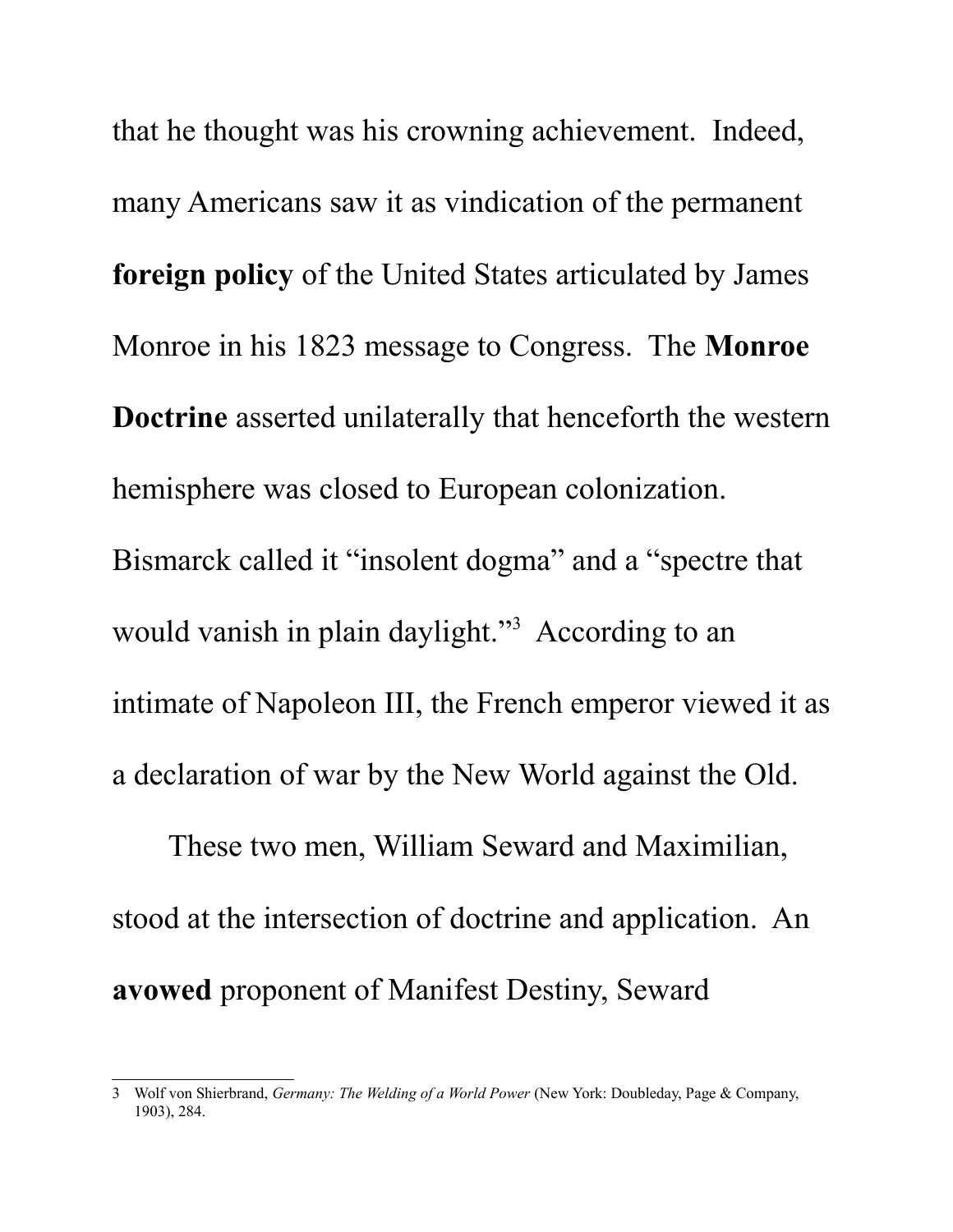envisioned a world in which the entire North American continent would be enfolded in the embrace of republican institutions, if not the borders of the United States. He saw that "our **population** is destined to roll its resistless waves to the icy barriers of the North, and to encounter Oriental civilizations on the shores of the Pacific."[4](#page-11-0) According to the historian Gordon Warren, "Like Jefferson, Seward wanted to create an empire for liberty." This empire for liberty would not only extend republican institutions, Seward asserted, but also "renovate the condition of mankind."<sup>[5](#page-11-1)</sup> Historian Walter LaFeber agrees, but sees Seward's continental ambitions tempered by **commercial** goals. Declaring the Monroe Doctrine

<span id="page-11-0"></span><sup>4</sup> Ronald J. Jensen, *The Alaska Purchase and Russian-American Relations* (Seattle: University of Washington Press, 1975), 63.

<span id="page-11-1"></span><sup>5</sup> Gordon H. Warren, "Imperial Dreamer: William Henry Seward and American Destiny," in *Makers of American Diplomacy: From Benjamin Franklin to Henry Kissinger* edited by Frank J. Merli and Theodore A. Wilson (New York: Charles Scribner's Sons, 1974), 201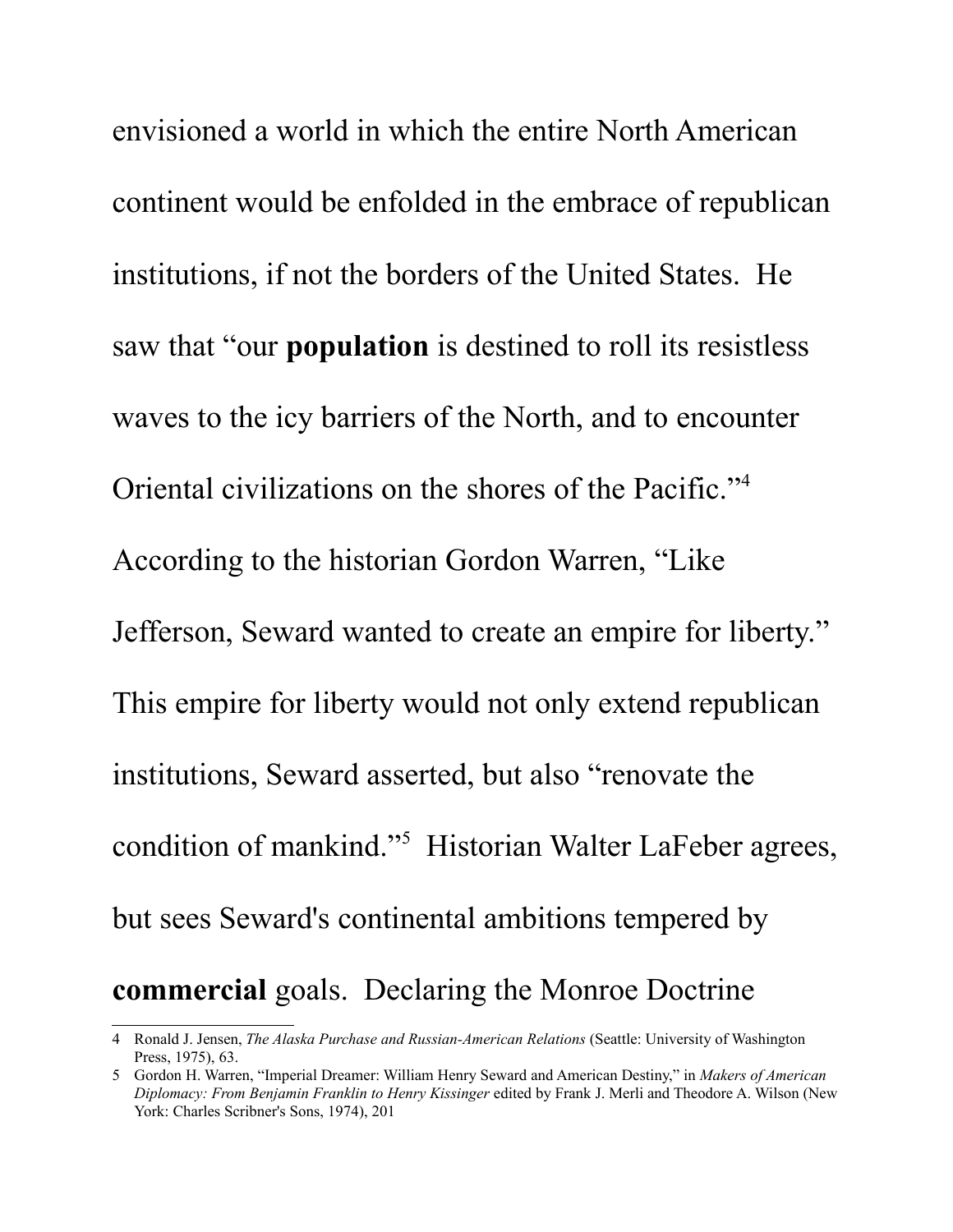realized, Seward saw American expansion crossing the Pacific into Asian markets, and avowed repeatedly that the United States did not have its eyes on Mexico.<sup>[6](#page-12-0)</sup> But to members of the Monroe League, the Defenders of the Monroe Doctrine, and the Monroe Doctrine Committee in New York, Seward's policy of **cautious neutrality** seemed cowardly at best.<sup>[7](#page-12-1)</sup> Wary of provoking France toward recognizing Confederate belligerency, Seward in 1863 announced that he would maintain the "traditional" policy of non-intervention, which, as "peculiar as it may seem to other nations . . . could not easily be abandoned without the most urgent occasion  $\dots$ ."<sup>[8](#page-12-2)</sup> For many Americans, the French invasion of Mexico might seem

<span id="page-12-0"></span><sup>6</sup> Walter LaFeber, *The Cambridge History of American Foreign Relations, Vol. II: The American Search for Opportunity, 1865-1913* (Cambridge University Press, 1993), 8-9.

<span id="page-12-1"></span><sup>7</sup> Robert Ryal Miller, "The American Legion of Honor in Mexico," *Pacific Historical Review* 30:3 (Aug., 1961), 231.

<span id="page-12-2"></span><sup>8</sup> *Papers Relating to Foreign Affairs, Part One 1863* (Washington: Government Printing Office), 668.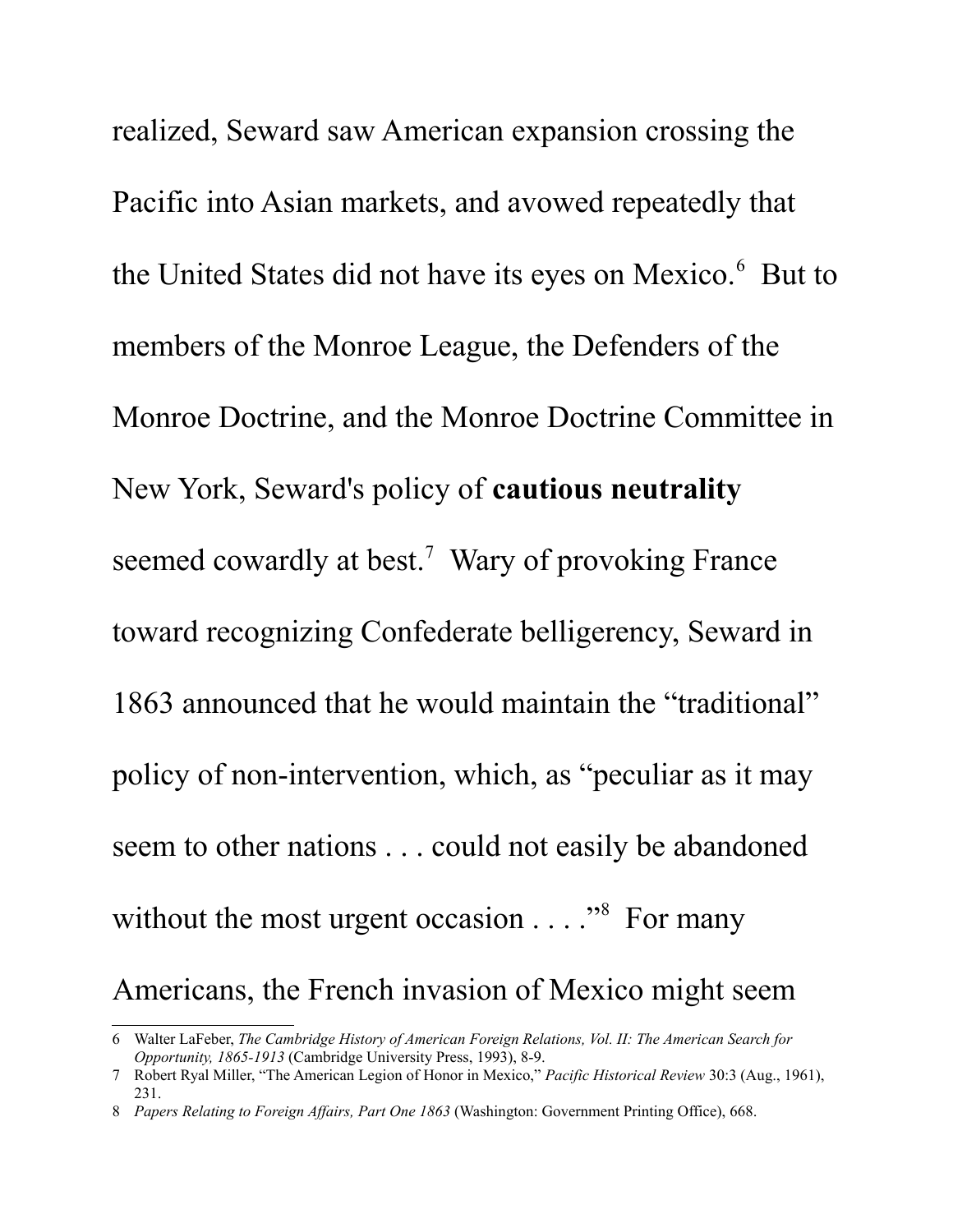like "the most urgent occasion," nevertheless, Seward carefully tempered American response.

Finally, with the **Confederacy** defeated, Philip Sheridan and 50,000 men were sent to patrol the U.S.- Mexico border and offer their services to Benito Juarez to maintain republican institutions. The immediate presence of Sheridan and his troops may have indeed influenced Napoleon's eventual decision to withdraw, but certainly he and his advisers were aware of the military and economic potential of the United States, witnessed by the mass mobilization of millions of men during the Civil War. According to Richard O'Connor, "historians have generally credited Sheridan with a skillful show of bluff and deception along the Mexican border which preserved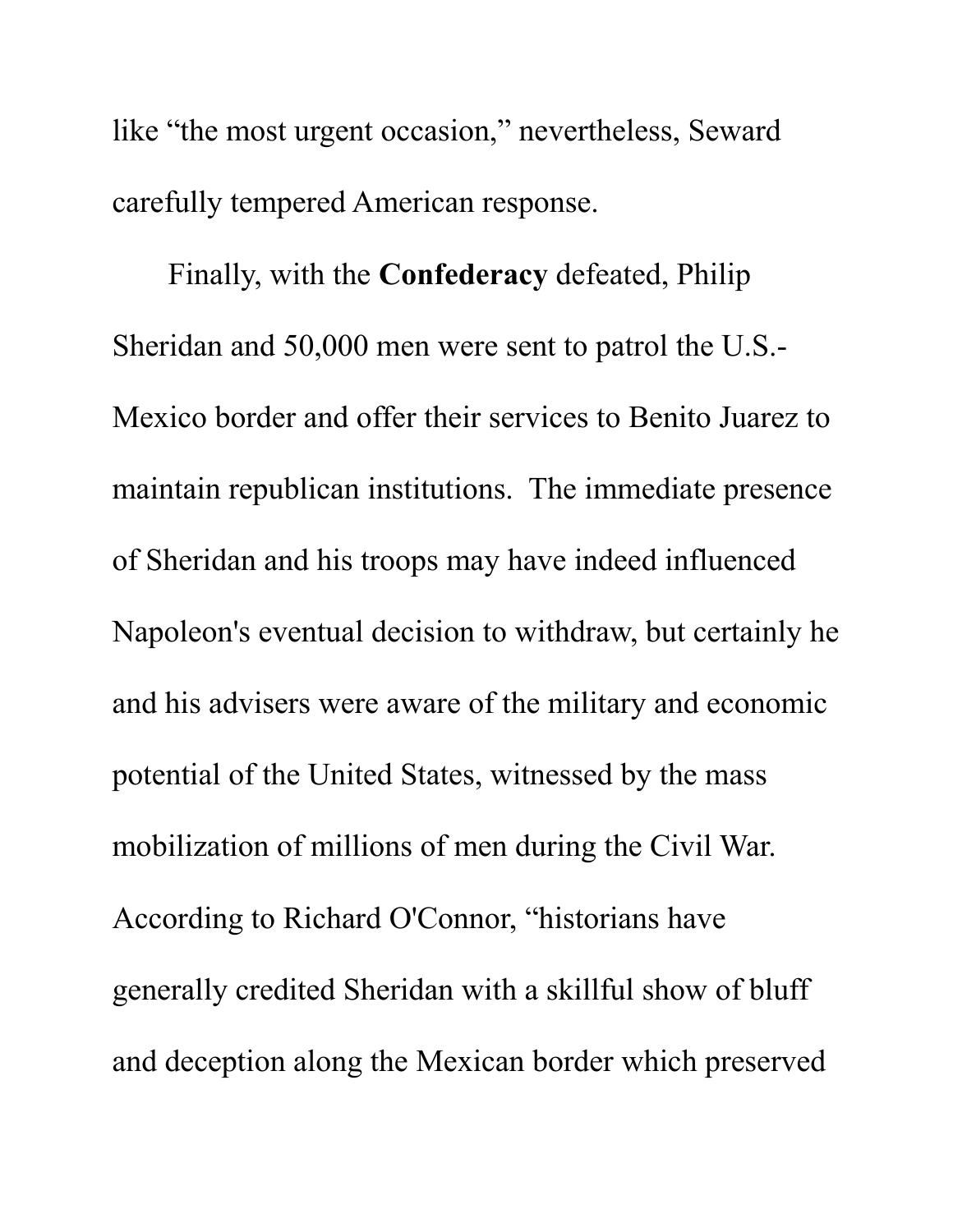the Monroe Doctrine's integrity and warned other intruders from the shores of the Western Hemisphere for many years."<sup>[9](#page-14-0)</sup> Instead, the ultimate credit should be given to William Seward's deft manipulation of domestic fervor and foreign diplomacy.

Which brings us **back** to that windswept hill, and the three little crosses which commemorated the fall of the Mexican empire. For most Americans, the death of Maximilian symbolized the victory of republicanism in the New World. Moreover, that it signaled the death of monarchy world-wide. Indeed, Sheridan would witness the final defeat of Napoleon III in 1870, and the United States would assume a belligerent interpretation of the

<span id="page-14-0"></span><sup>9</sup> Quoted in Matt Matthews, *U.S. Army on the Mexican Border: A Historical Perspective* (Fort Leavenworth, Kansas: Combat Studies Institute Press), 44.